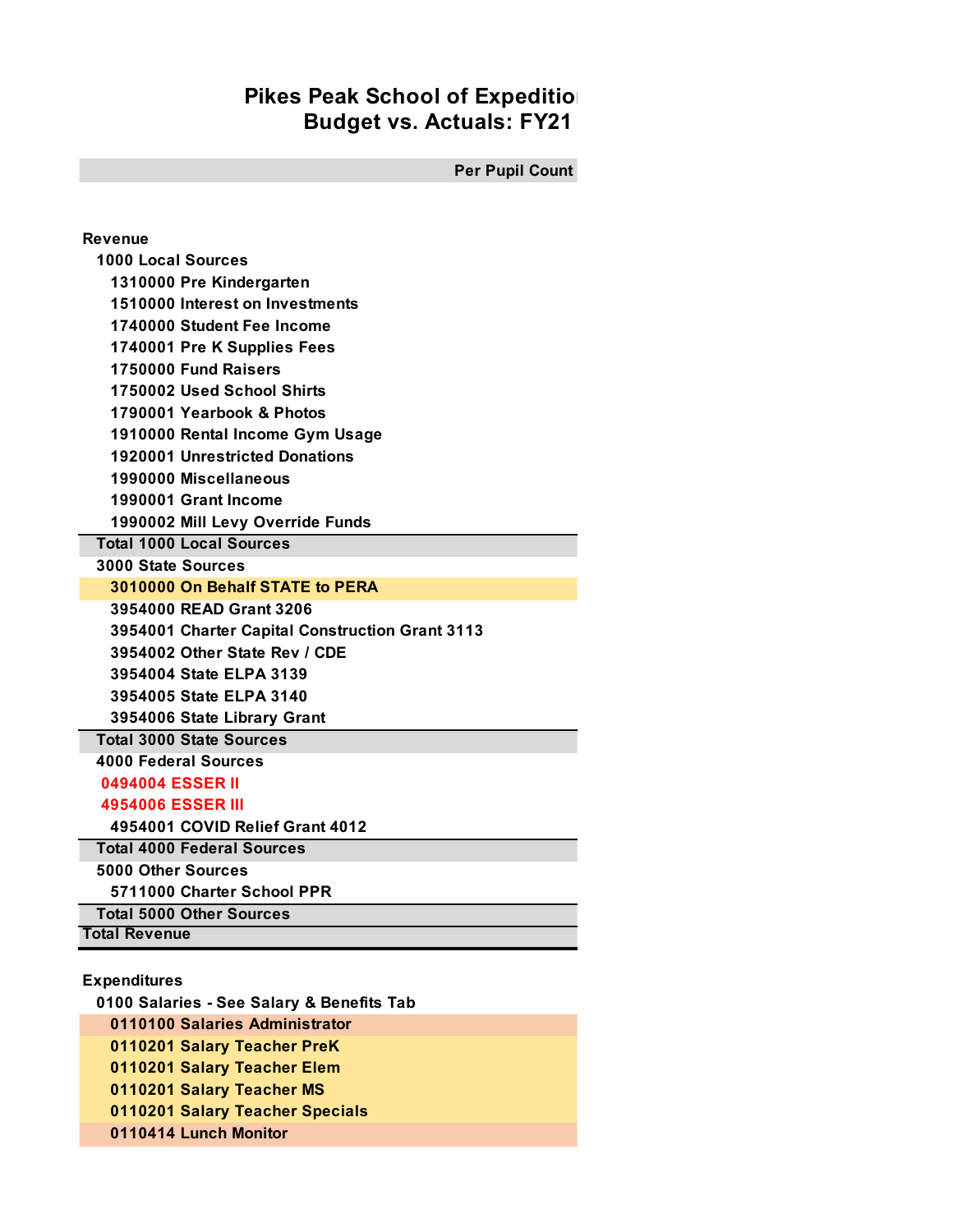| 0110415 Salary Teacher Assistants                  |
|----------------------------------------------------|
| 0110500 Salaries Clerical                          |
| 0110608 Salary Custodian                           |
| <b>Total 0100 Salaries</b>                         |
| 0200 Employee Benefits - See Salary & Benefits tab |
| 0210100 Life / Disability Admin                    |
| 0210201 Life / Disability Teachers                 |
| 0210414 Life / Disability Lunch Monitor            |
| 0210415 Life / Disability Teaching Assistants      |
| 0210500 Life / Disability Office                   |
| 0210608 Life / Disability Custodial                |
| 0221100 Medicare Admin                             |
| 0221200 Medicare Teachers                          |
| 0221414 Medicare Teaching Assistants               |
| 0221415 Medicare Lunch Monitors                    |
| 0221500 Medicare Clerical                          |
| 0221608 Medicare Custodian                         |
| 0230100 PERA Contribution Admin                    |
| 0230101 PERA 9.5% AED                              |
| 0230201 PERA Contribution Teachers                 |
| 0230414 PERA Lunch Monitor                         |
| 0230415 PERA Teaching Assitants                    |
| 0230500 PERA Contribution Clerical                 |
| 0230608 PERA Contribution Custodian                |
| 0251100 Medical Insurance Admin                    |
| 0251200 Medical Insurance Teacher                  |
| 0251415 Medical Insurance Teacher Assts.           |
| 0251500 Medical Insurance Clerical                 |
| 0251608 Medical Insurance Custodian                |
| 0280000 PERA On behlf STATE to PERA                |
| 0290100 Bonus Administration                       |
| 0290200 Bonus Teacher                              |
| 0290414 Bonus Lunch Monitor                        |
| 0290415 Bonus Teacher Assistants/Intervention      |
| 0290500 Bonus Clerical                             |
| 0290608 Bonus Custodian                            |
| <b>Total 0200 Employee Benefits</b>                |
| 0300 Purchased Prof & Tech Sys                     |
| 0313000 Banking Service Fees                       |
| 0313003 Finance Charges                            |
| 0322000 Prof Education ELL                         |
| 0330001 Other Prof Svs Temp Support                |
| 0331000 Legal Services                             |
| 0332000 Audit Services                             |
| 0335000 Nursing Services                           |
| 0339000 Background Checks                          |
| 0339001 Payroll Processing Fees                    |
| 0339002 IT Services                                |
|                                                    |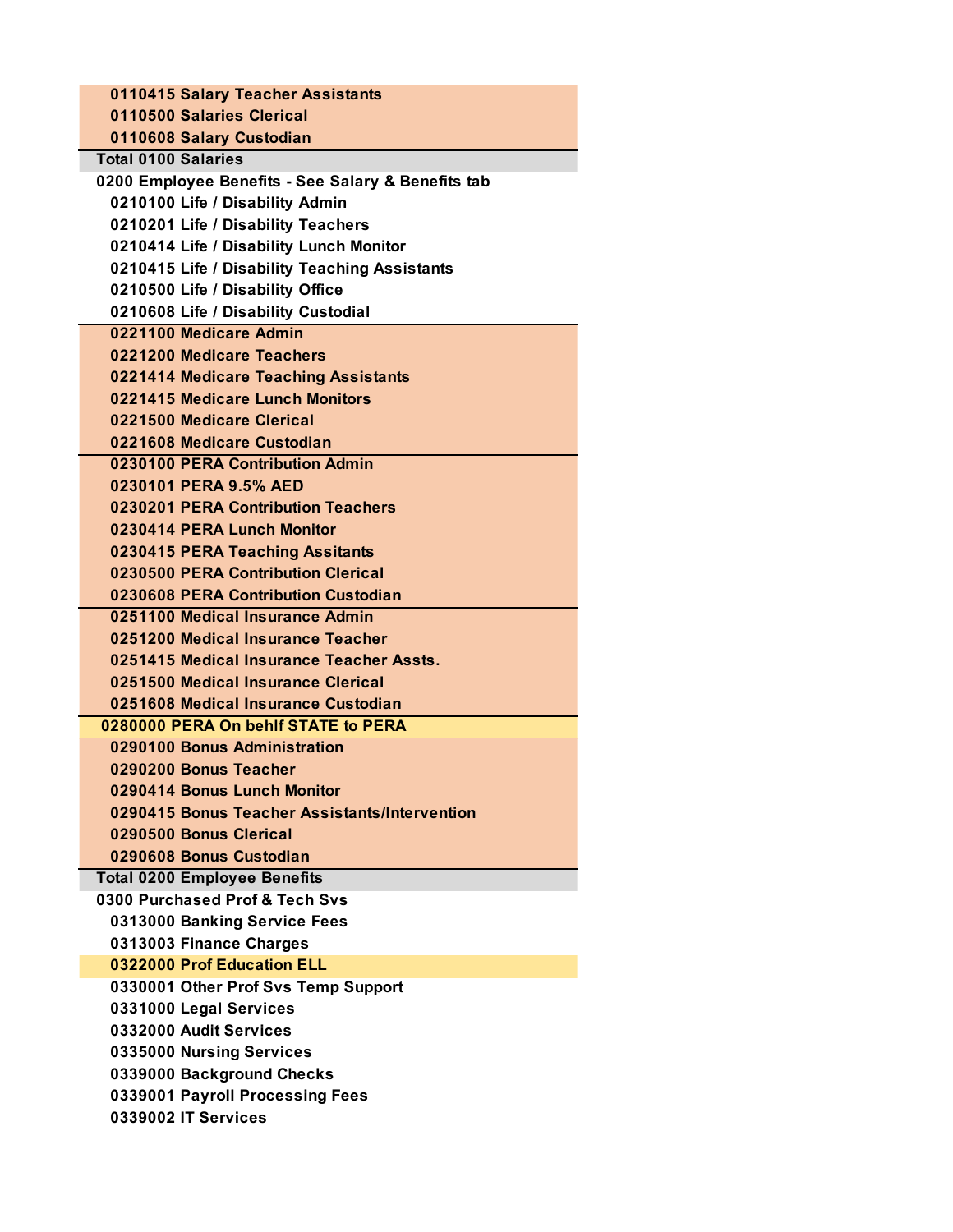| 0339006 Daycare Contract Labor                  |
|-------------------------------------------------|
| 0339010 Accounting Svs                          |
| 0339011 Bond Related Fees                       |
| 0350000 Staff Training & Development            |
| 0350003 Licenses                                |
| 0390000 D49 Buyback SIS Powerschool             |
| 0390001 Buyback D49 Central Admin               |
| <b>Total 0300 Purchased Prof &amp; Tech Svs</b> |
| 0400 Purchased Property Svs                     |
| 0411000 Water & Sewer                           |
| 042100 Trash Disposal                           |
| 0422000 Snow Removal                            |
| 0430000 Equipment Repairs                       |
| 0432000 Copier Maintenance                      |
| 0431000 Building Lease                          |
| 0442000 Rental Equipment Copier                 |
| <b>Total 0400 Purchased Property Svs</b>        |
| 0500 Other Purchased Svs                        |
| 0513000 Contracted Field Trips                  |
| 0521000 Liability Insurance                     |
| 0525000 Colorado Unemployment                   |
| 0526000 Workers Comp Insurance                  |
| 0530000 Internet Access                         |
| 0530003 Misc Purchased Services                 |
| 0531000 Phone/Fax                               |
| 0533000 Postage                                 |
| 0540000 Staff Recruitment                       |
| 0540001 Advertising & Marketing                 |
| 0580000 Travel, Registration & Entrance         |
| 0585000 Staff/Student/Volunteer Support         |
| 0594000 D49 Buyback SPED                        |
| <b>Total 0500 Other Purchased Svs</b>           |
| 0600 Supplies                                   |
| 0610000 Supplies Classroom                      |
| 0610001 Supplies Expedition                     |
| 0610003 Supplies Office General                 |
| 0610004 Supplies After School Program           |
| 0610005 Supplies Classroom Library              |
| 0610006 Supplies Art                            |
| 0610007 Supplies Music                          |
| 0610008 PTO Expense                             |
| 0610010 Printing & Copy Supplies                |
| 0610011 Supplies Health                         |
| 0610015 Supplies PE                             |
| 0612000 Miscellaneous                           |
| 0614000 Supplies Bldg & Grounds                 |
| 0615000 Supplies Bathroom                       |
| 0621000 Natural Gas                             |
|                                                 |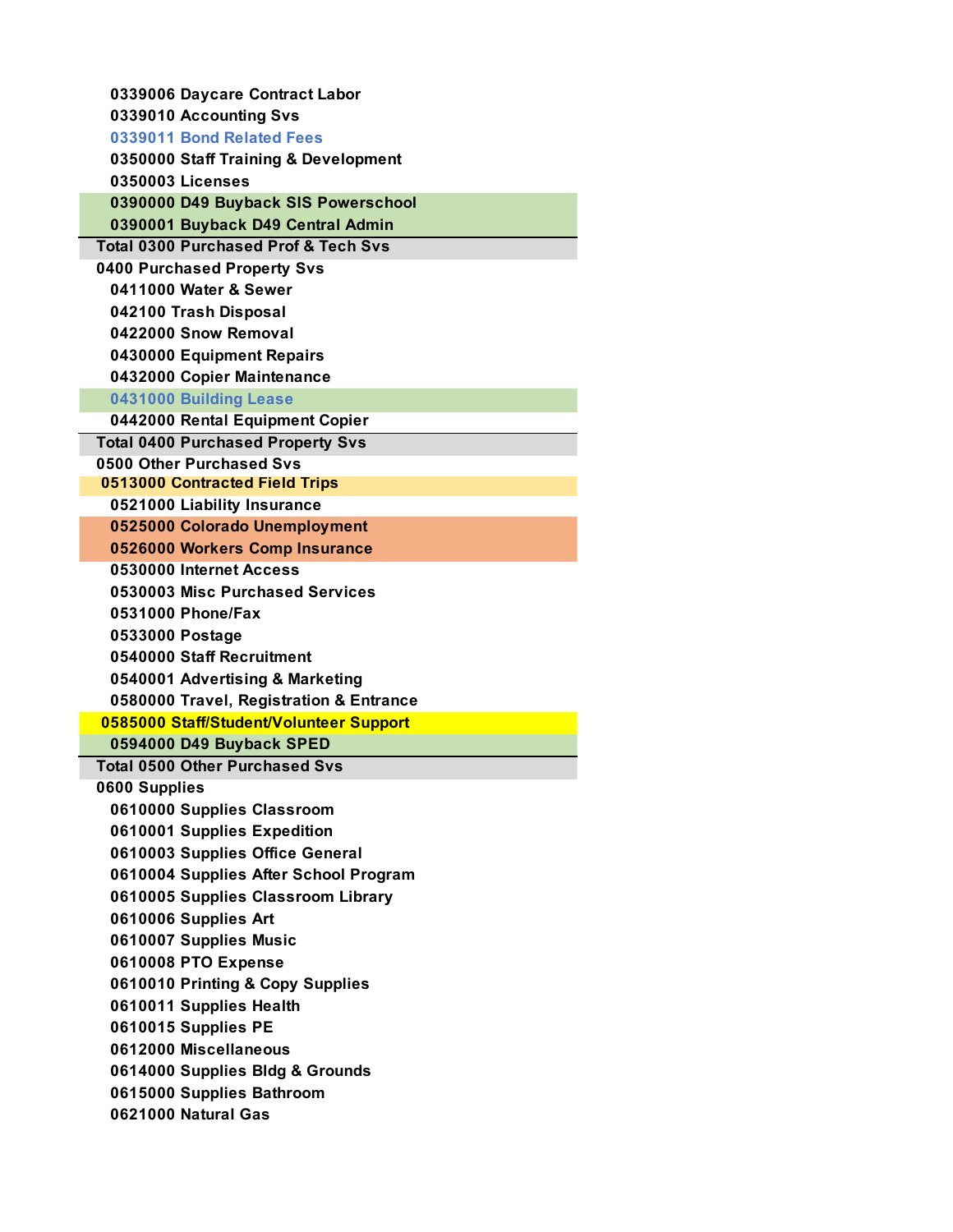| 0622000 Electricity                |
|------------------------------------|
| 0630000 Food supplies              |
| 0640004 Textbooks & Curriculum     |
| 0650001 Electronic Media Software  |
| 0650002 Electronic Media Materials |
| 0650003 Software License           |
| <b>Total 0600 Supplies</b>         |
| 0700 Property                      |
| 0730000 Furniture - food services  |
| 0734000 Tech Equipment             |
| 0735000 Non-Capital Equipment      |
| <b>Total 0700 Property</b>         |
| 0800 Other Objects                 |
| 0810000 Dues & Fees                |
| <b>Total 0800 Other Objects</b>    |
| <b>Total Expenditures</b>          |
|                                    |
| <b>Net Revenue</b>                 |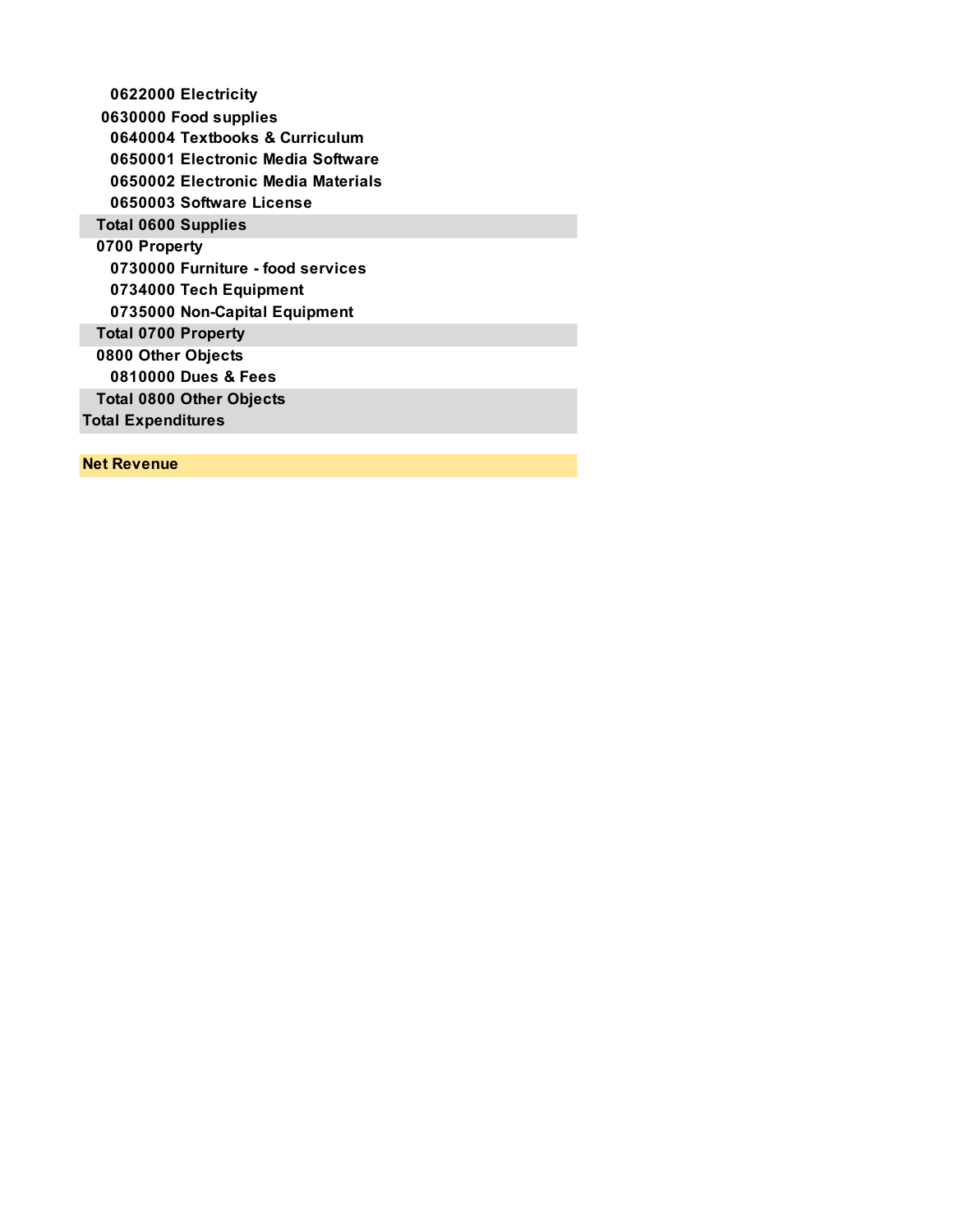## **Revised Pical School of Learning**

|                                           | 394@\$8405.26                      |
|-------------------------------------------|------------------------------------|
|                                           | FY22 Proposed Budget July 1 2021 - |
|                                           | <b>June 30-2022</b>                |
|                                           |                                    |
|                                           |                                    |
| \$                                        | 48,000                             |
| \$                                        | 1,200                              |
| \$                                        | 10,667                             |
| \$                                        | 120                                |
| \$                                        | 20,000                             |
| \$                                        | 100                                |
| \$                                        | 1,500                              |
| \$                                        | 1,200                              |
| \$                                        | 114,000                            |
| \$                                        |                                    |
| \$                                        | 1,000                              |
| \$                                        | 117,000                            |
| \$                                        | 314,787                            |
|                                           |                                    |
| \$                                        | 37,000                             |
| \$                                        | 12,188                             |
| \$                                        | 129,256                            |
| \$                                        |                                    |
| \$                                        | 600                                |
| \$                                        | 547                                |
| $\frac{1}{2}$                             | 250                                |
| \$                                        | 179,842                            |
|                                           |                                    |
| $\begin{array}{c}\n 5 \\ 6\n \end{array}$ | 64,466                             |
|                                           | 131,275                            |
|                                           | 149,719                            |
| \$                                        | 345,460                            |
|                                           |                                    |
| \$                                        | 3,311,672                          |
| \$                                        | 3,311,672                          |
| \$                                        | 4,151,761                          |

| Ŝ  | 258,860 |
|----|---------|
| Ś  | 36,496  |
| \$ | 572,833 |
| \$ | 283,668 |
| \$ | 190,508 |
| Ś  | 18,000  |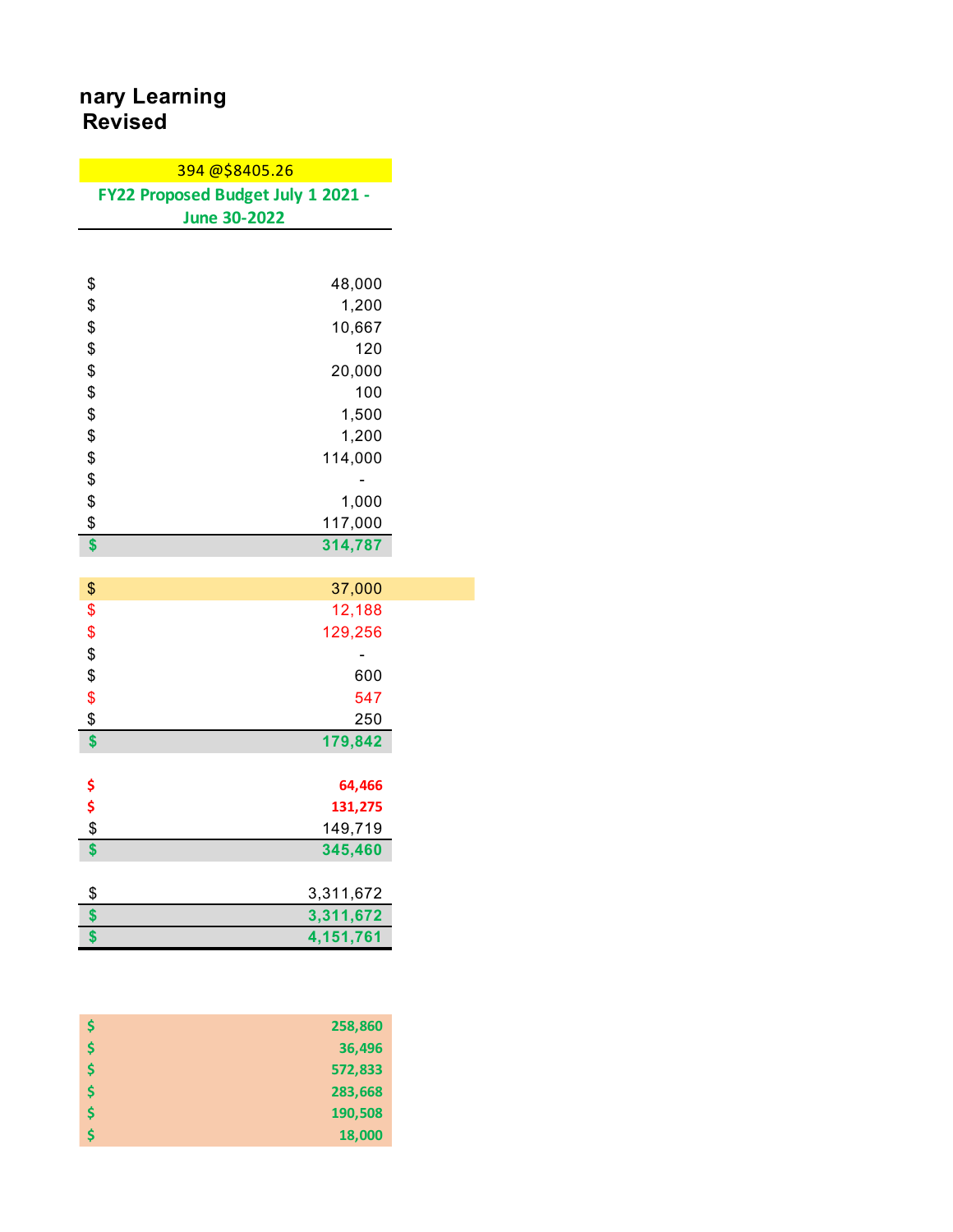| \$               | 257,976   |  |
|------------------|-----------|--|
| \$\$             | 66,800    |  |
|                  | 27,230    |  |
| \$               | 1,712,371 |  |
|                  |           |  |
| \$               | 120       |  |
| \$               | 1,280     |  |
|                  |           |  |
|                  | 80        |  |
|                  | 80        |  |
| \$\$\$           | 40        |  |
|                  | 3,753     |  |
| <b>SSSSS</b>     | 15,711    |  |
|                  | 3,741     |  |
|                  | 261       |  |
|                  | 969       |  |
|                  | 395       |  |
|                  | 54,102    |  |
|                  |           |  |
| \$\$\$\$         | 226,453   |  |
|                  | 3,762     |  |
|                  | 53,917    |  |
| \$               | 13,961    |  |
| \$               | 5,691     |  |
| \$               | 20,437    |  |
|                  | 143,573   |  |
| \$\$\$           | 34,062    |  |
|                  | 3,406     |  |
| \$               |           |  |
| \$               | 37,000    |  |
| \$               | 15,000    |  |
| \$               | 120,000   |  |
| \$               | 3,000     |  |
|                  | 44,795    |  |
|                  | 16,000    |  |
| \$\$\$           | 1,500     |  |
| \$               | 823,088   |  |
|                  |           |  |
| \$               | 1,300     |  |
| $\frac{1}{2}$    |           |  |
| \$               |           |  |
|                  | 20,000    |  |
|                  | 7,000     |  |
|                  |           |  |
|                  | 9,000     |  |
| \$\$\$\$\$\$\$\$ | 1,500     |  |
|                  | 4,000     |  |
|                  | 1,300     |  |
|                  | 300       |  |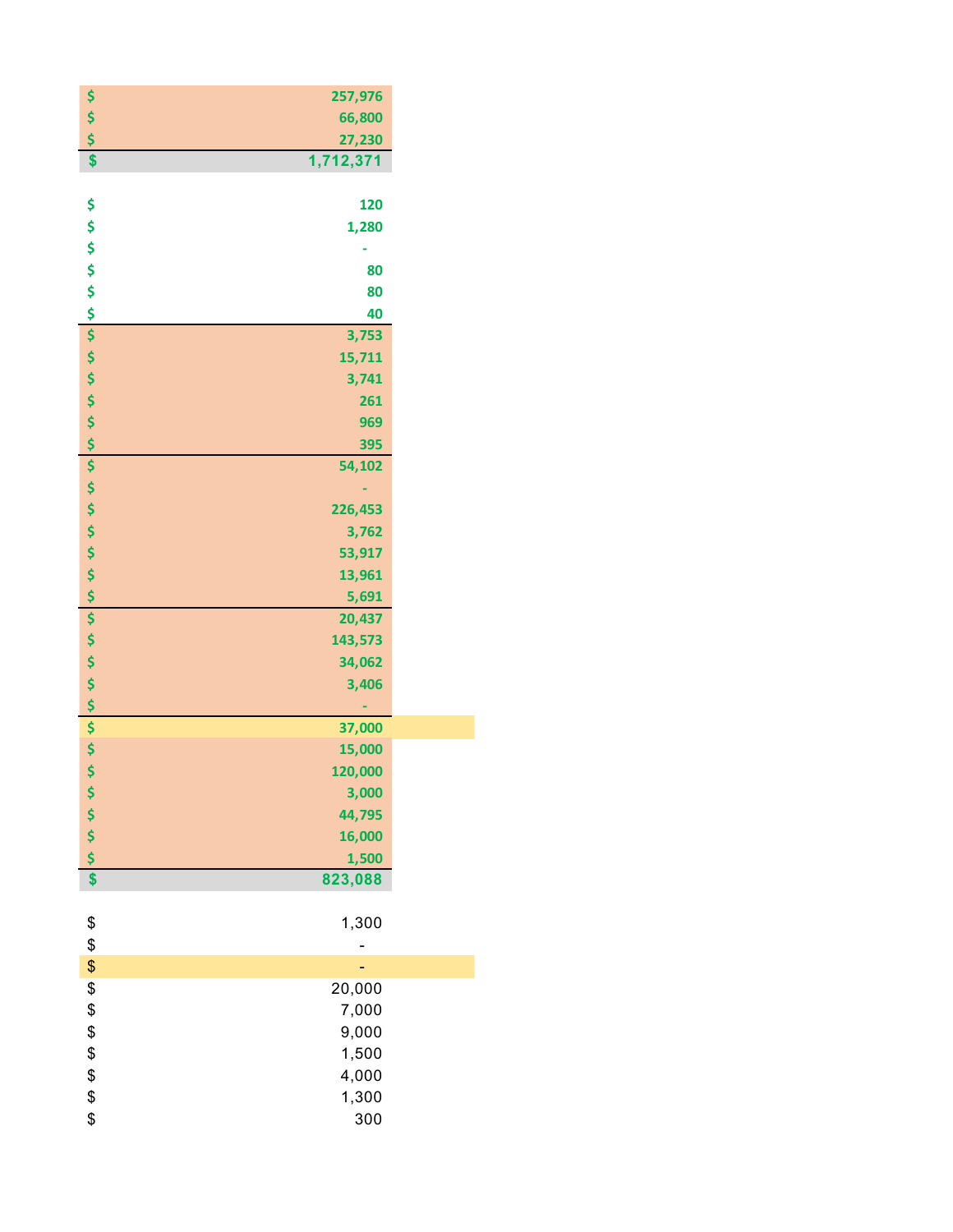| \$                | 400     |
|-------------------|---------|
| \$                | 18,000  |
| \$                | 8,000   |
| \$                | 25,000  |
| $\frac{1}{2}$     | 1,400   |
| \$                | 6,000   |
| \$                | 92,000  |
| \$                | 195,200 |
|                   |         |
| \$                | 12,000  |
| \$                | 12,000  |
| \$                | 50,000  |
| \$                | 1,000   |
| \$                | 27,000  |
| \$                | 308,000 |
| \$                |         |
|                   | 12,000  |
| \$                | 422,000 |
|                   |         |
| $\boldsymbol{\$}$ | ÷       |
| \$                | 23,000  |
| \$                | 5,200   |
| \$                | 22,000  |
| \$                | 22,000  |
| \$                | 18,000  |
| \$                | 10,000  |
| \$                | 1,500   |
| \$                | 12,000  |
| \$                | 6,000   |
| \$                | 20,000  |
| \$                | 5,000   |
| \$                | 400,000 |
| \$                | 544,700 |
|                   |         |
|                   |         |
| \$                | 18,500  |
| \$                | 1,000   |
| \$                | 25,000  |
|                   | 500     |
| \$                | $100\,$ |
| \$                | 1,000   |
| \$                | 500     |
| \$                | 20,000  |
|                   | 3,000   |
| $\frac{6}{3}$     | 10,000  |
| \$                | 500     |
| \$                | 1,150   |
| \$                | 10,000  |
| \$                | 7,500   |
| \$                | 6,000   |
|                   |         |